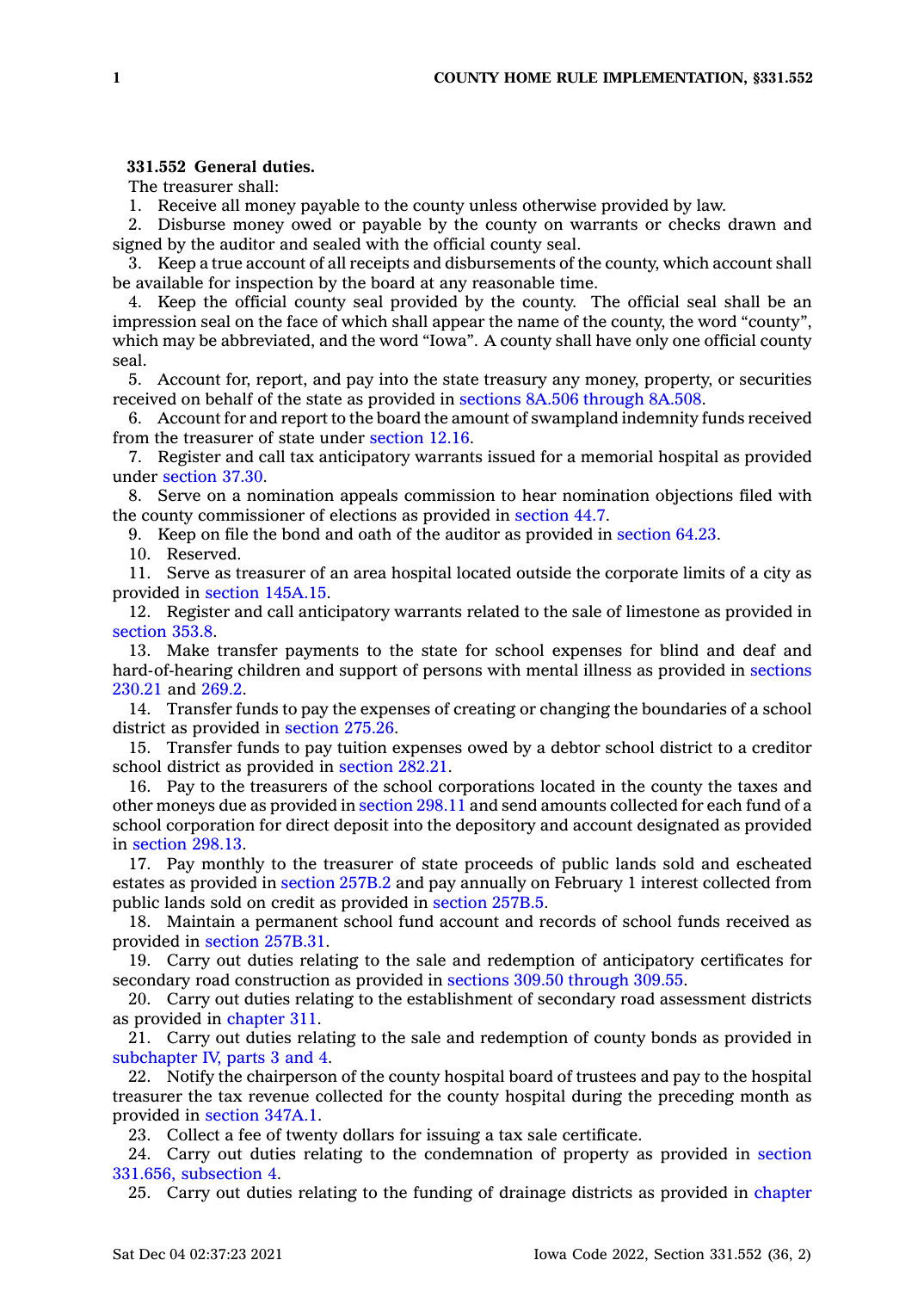468, [subchapter](https://www.legis.iowa.gov/docs/code//468.pdf) I, parts 1 through 5, chapter 468, [subchapter](https://www.legis.iowa.gov/docs/code//468.pdf) II, parts 1, 5, and 6, [chapter](https://www.legis.iowa.gov/docs/code//468.pdf) 468, [subchapter](https://www.legis.iowa.gov/docs/code//468.pdf) III, and chapter 468, [subchapter](https://www.legis.iowa.gov/docs/code//468.pdf) IV, parts 1 and 2.

26. Collect and disburse funds for soil and water conservation districts as provided in [sections](https://www.legis.iowa.gov/docs/code/161A.33.pdf) 161A.33 and [161A.34](https://www.legis.iowa.gov/docs/code/161A.34.pdf).

27. Credit the remainder of funds received from <sup>a</sup> hotelkeeper's sale to satisfy <sup>a</sup> lien to the county general fund as provided in [section](https://www.legis.iowa.gov/docs/code/583.6.pdf) 583.6.

28. Designate the newspapers in which the official notices of the treasurer's office are to be published as provided in [section](https://www.legis.iowa.gov/docs/code/618.7.pdf) 618.7.

29. Send, before the fifteenth day of each month, the amount of tax revenue, special assessments, and other moneys collected for each tax-certifying or tax-levying public agency in the county for direct deposit into the depository or financial institution and account designated by the governing body of the public agency. The treasurer shall send notice to the chairperson or other designated officer of the public agency stating the amount deposited, the date, the amount to be credited to each fund according to the budget, and the source of revenue.

30. Carry out other duties as required by law and duties assigned pursuant to [section](https://www.legis.iowa.gov/docs/code/331.323.pdf) [331.323](https://www.legis.iowa.gov/docs/code/331.323.pdf).

31. Collect all penalties that have accrued prior to April 1, 1992, on unpaid taxes, as defined in [section](https://www.legis.iowa.gov/docs/code/445.1.pdf) 445.1, and process them as interest.

32. File with the county auditor the name of <sup>a</sup> designated employee, if other than the first deputy treasurer, authorized to perform the duties of the treasurer during the absence or disability of the treasurer and the name of any employee authorized to sign, on behalf of the treasurer, any form, notice, or document requiring the signature of the treasurer.

33. Carry out duties relating to warrant lists provided by the county auditor pursuant to section 331.506, [subsection](https://www.legis.iowa.gov/docs/code/331.506.pdf) 1.

34. Destroy tax sale redemption certificates and all associated tax sale records after ten years have elapsed from the end of the fiscal year in which the certificate was redeemed. If <sup>a</sup> tax sale certificate of purchase is canceled as required by [section](https://www.legis.iowa.gov/docs/code/446.37.pdf) 446.37 or [448.1](https://www.legis.iowa.gov/docs/code/448.1.pdf), all associated tax sale records shall be destroyed after ten years have elapsed from the end of the fiscal year in which the tax sale certificate of purchase was canceled. This [subsection](https://www.legis.iowa.gov/docs/code/331.552.pdf) applies to documents described in this [subsection](https://www.legis.iowa.gov/docs/code/331.552.pdf) that are in existence before, on, or after July 1, 2003.

35. *a.* Destroy special assessment records required by [section](https://www.legis.iowa.gov/docs/code/445.11.pdf) 445.11 within the county system after ten years have elapsed from the end of the fiscal year in which the special assessment was paid in full. The county treasurer shall also destroy the resolution of necessity, plat, and schedule of assessments required by [section](https://www.legis.iowa.gov/docs/code/384.51.pdf) 384.51 after ten years have elapsed from the end of the fiscal year in which the entire schedule was paid in full. This paragraph applies to documents described in this paragraph that are in existence before, on, or after July 1, 2003.

*b.* Destroy assessment records required by [chapter](https://www.legis.iowa.gov/docs/code//468.pdf) 468 within the county system after ten years have elapsed from the end of the fiscal year in which the assessment was paid in full. The county treasurer shall also destroy the accompanying documents including any resolutions, plats, or schedule of assessments after ten years have elapsed from the end of the fiscal year in which the entire schedule was paid in full. This paragraph applies to documents described in this paragraph that are in existence before, on, or after July 1, 2014.

36. Destroy mobile home and manufactured home tax lists after ten years have elapsed from the end of the fiscal year in which the list was created. This [subsection](https://www.legis.iowa.gov/docs/code/331.552.pdf) applies to mobile home and manufactured home tax lists and associated documents in existence before, on, or after July 1, 2003.

**1 – 3.** [C51, §152; R60, §360; C73, §327; C97, §482; C24, 27, 31, 35, 39, §**5156;** C46, 50, 54, 58, 62, 66, 71, 73, 75, 77, 79, 81, §334.1; S81, §331.552(1 – 3); 81 [Acts,](https://www.legis.iowa.gov/docs/acts/1981/CH0117.pdf) ch 117, §551]

**4.** [C24, 27, 31, 35, 39, §**5157;** C46, 50, 54, 58, 62, 66, 71, 73, 75, 77, 79, 81, §334.2; S81, §331.552(4); 81 [Acts,](https://www.legis.iowa.gov/docs/acts/1981/CH0117.pdf) ch 117, §551]

**5 – 15.** [S81, §331.552(5 – 17); 81 [Acts,](https://www.legis.iowa.gov/docs/acts/1981/CH0117.pdf) ch 117, §551]

**16.** [S81, §331.552(18); 81 [Acts,](https://www.legis.iowa.gov/docs/acts/1981/CH0117.pdf) ch 117, §551; 82 Acts, ch [1195,](https://www.legis.iowa.gov/docs/acts/1982/CH1195.pdf) §2]

**17 – 20.** [S81, §331.552(19 – 22); 81 [Acts,](https://www.legis.iowa.gov/docs/acts/1981/CH0117.pdf) ch 117, §551]